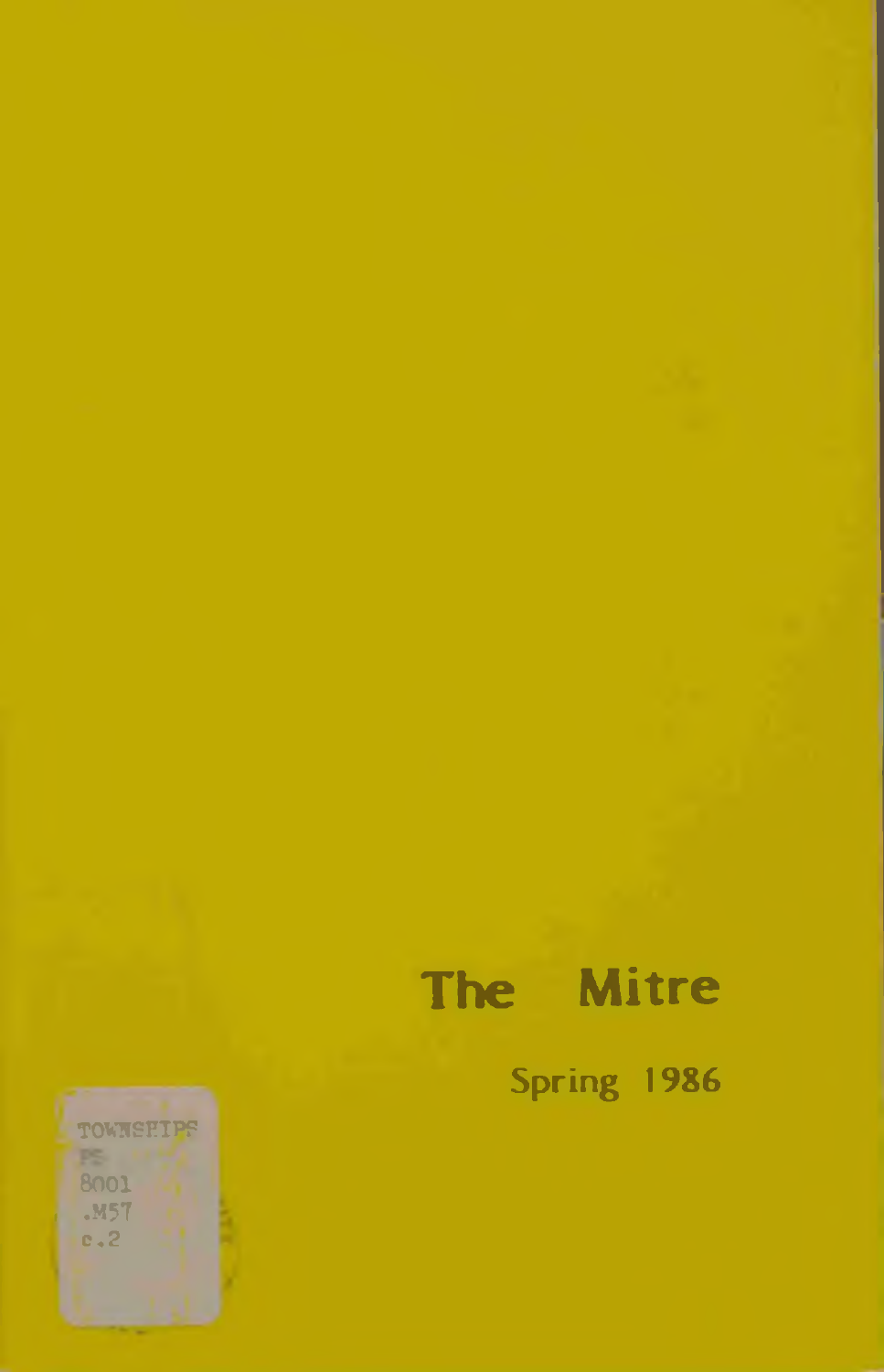



The Mitre Spring 1986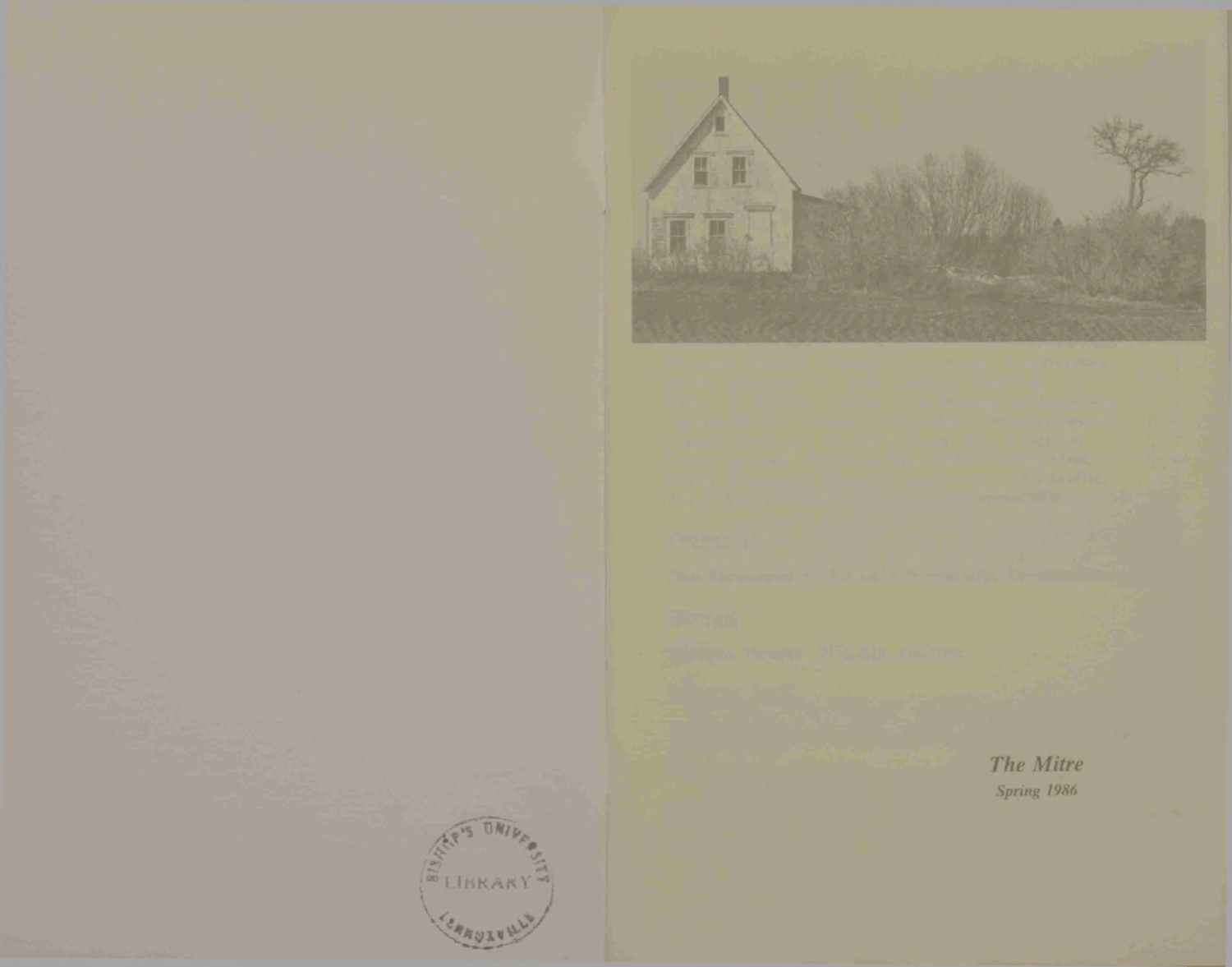The Mitre is published at Bishop's University, Lennoxville, Quebec. It has appeared annually since 1893.

The Editors would like to thank the English Department, Bishop's Uni versity, for their co-operation in the production of the 1986 Mitre. Special thanks are extended to Dr. Joanne Craig.

 $-2-$ 

#### **Contributors**

**Esiri Dafiewhare** York University, Toronto. **Suzanne Desloges** Bishop's University, Lennoxville. **Danielle Efraim** Bishop's University, Lennoxville. **Kevin Halligan** Victoria College, Toronto. **Rebecca Harries** Bishop's University, Lennoxville. **Steven Harris** Bishop's University, Lennoxville. **Steven Heighton** Queen's University, Kingston. **David Jackson** Bishop's University, Lennoxville. **Penny Nutbrown** Bishop's University, Lennoxville. **Mary Welsh** Bishop's University, Lennoxville.

## **Photography**

**Dan Hawaleshka** Bishop's University, Lennoxville.

 $-3 -$ 

## **Drawing**

**Barbara Hewitt** NSCAD, Halifax.

## **Editorial Staff**

**Andrew Hewitt Bruce Peever Carole-Marie Doucet**

**Advertising Manager**

**Carole-Marie Doucet**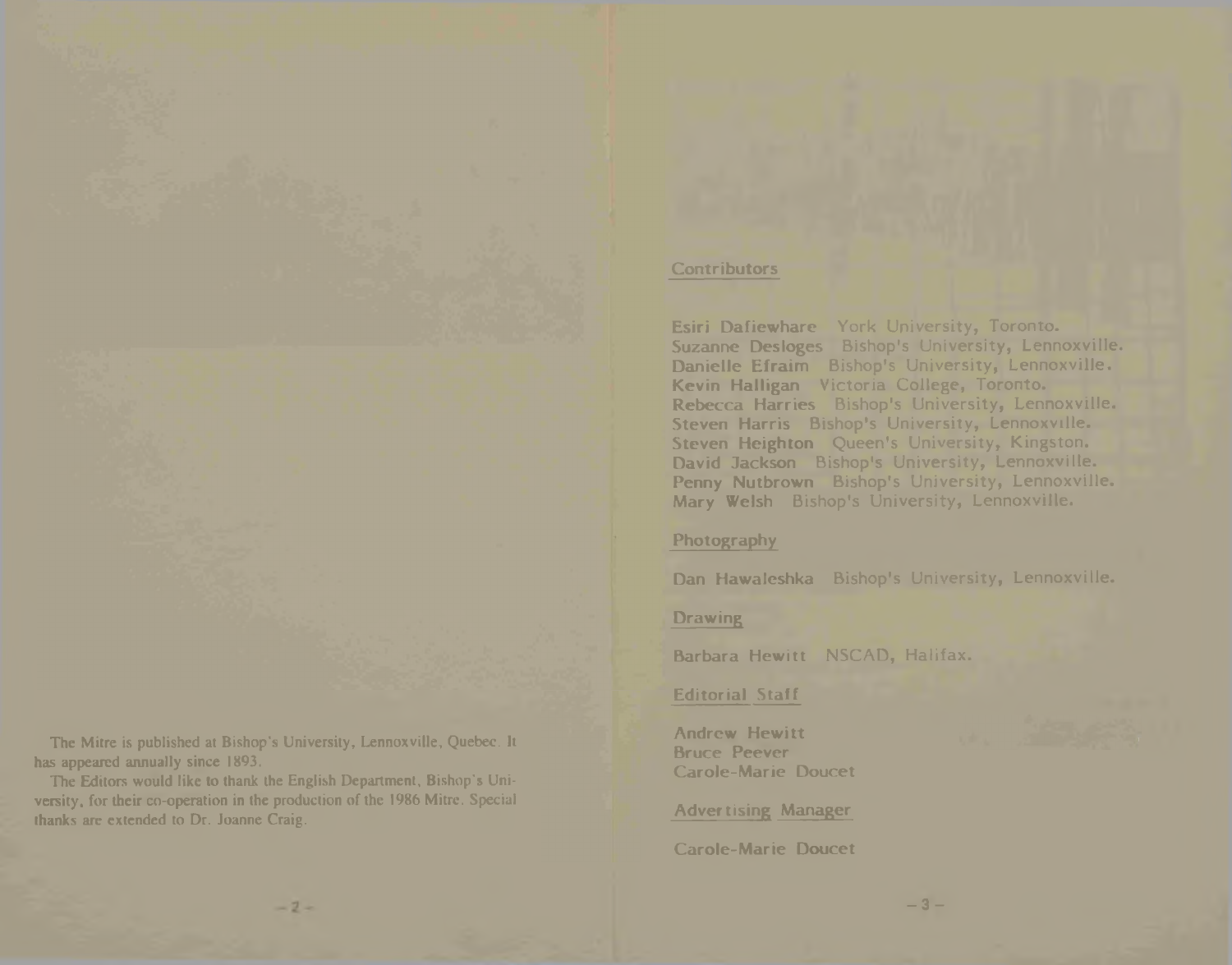

 $-4-$ 

## **Steven Heighton**

### LANDLORD

While the tenant was away I slipped upstairs, into his room, investing it completely, re-arranging tables, chairs and pocketing his keys and rings for back-rent.

I read his mail at my leisure. Ransacking the room for hidden things I found in a cupboard rattling with naked hangers his journal fairly dull, but yielding several humid confessions.

There was little food on hand. I made a simple meal of rice and tinned fish, wine, a single orange for dessert but no fruit was ever so succulent as in that primed violated silence, like flesh keenly unwilling beneath a pirate —

 $-5-$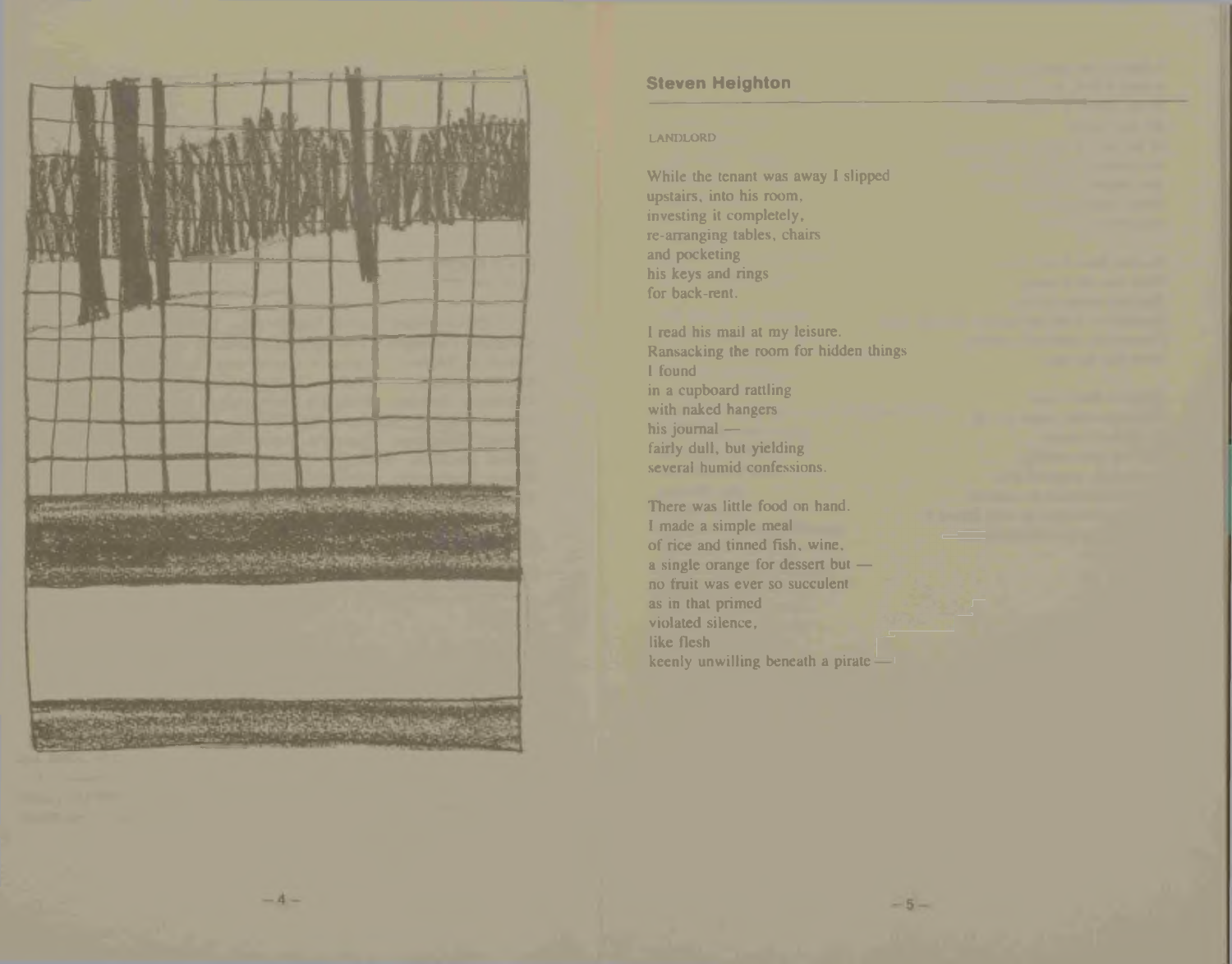I slept in my stranger's bed a little fitfully for the rough tick of his clock, its alien cadence; for the imprint of his narrow body in the sheets, the scene of his hair, and two dim smears of blood, dried where hands and feel must have been —

No one knew I was there. Once the old woman from the room upstairs knocked — I did not answer and she went, I heard her amble off, rattling silver for the rent.

Which I didn't want. I'd taken more, eaten my fill of another's secret life, left him nothing. I occupied, acquired him. scoured his bones for scandal The room is mine, he only leased it l drink his wine and his health —

#### LOON IS NO SHADOW

Powerboats quit the lake by dusk you hear loons sighing night breeze, forms moving in the wood past the cabin

with supple force, drive that forms me to the wood and the wood to me

The loon is no shadow despite its cry The loon is not only the wind it employs

Now with boats silent and absence of man made things informing this wild, admit you've never been yourself only. For too long a painted mime, performing for coins in the city. Your words lost in gesture and symbol, the foreign slur of morning traffic. If a tree fell in the city would the sound be heard? You're a stranger to sound, have forgotten it.

 $-7-$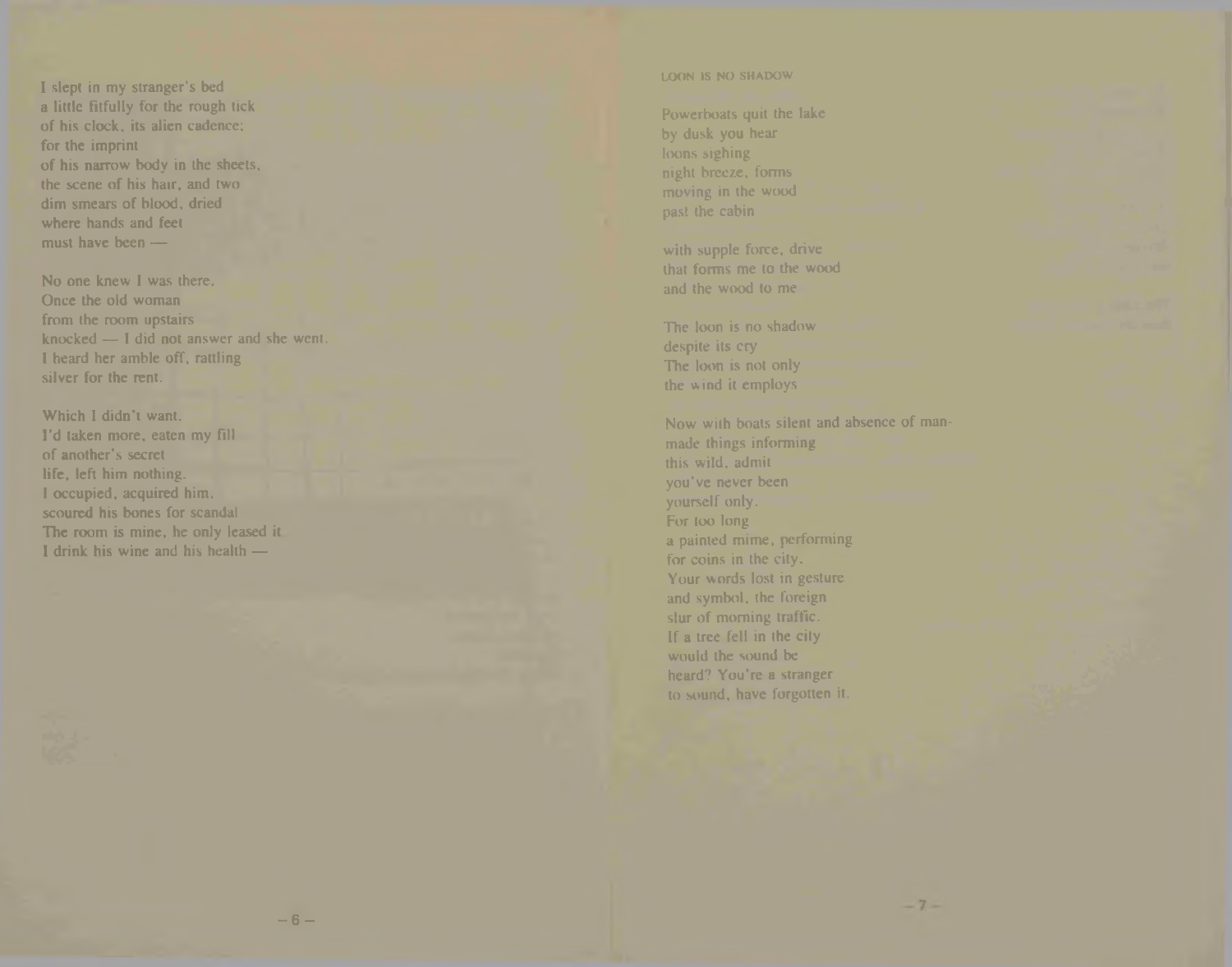And while you listen here do not suggest the loons grieving dusk in the island's lee are grieving, they are not means to your ends or your meanings. The loon is no shadow despite its cry, no symbol of spirit

The loon is more true than the name it inherits

## **Danielle Efraim**

#### **HAPPINESS**

I sought for it in the faces of others and I realized their search paralleled mine I travelled the world thinking to find it where I was not Yet it remained elusive, always one step ahead of me — or so I thought. At times I believed I had found it but it absconded without a trace Perplexed at its whimsical appearances I thought to look within me and alas, I discovered its crypt. But the delusion of its evasiveness was much greater than its discovery and my sanity allowed me but a mere glimpse before I, once again, reveled in the tragedy of its elusiveness.

 $-9 -$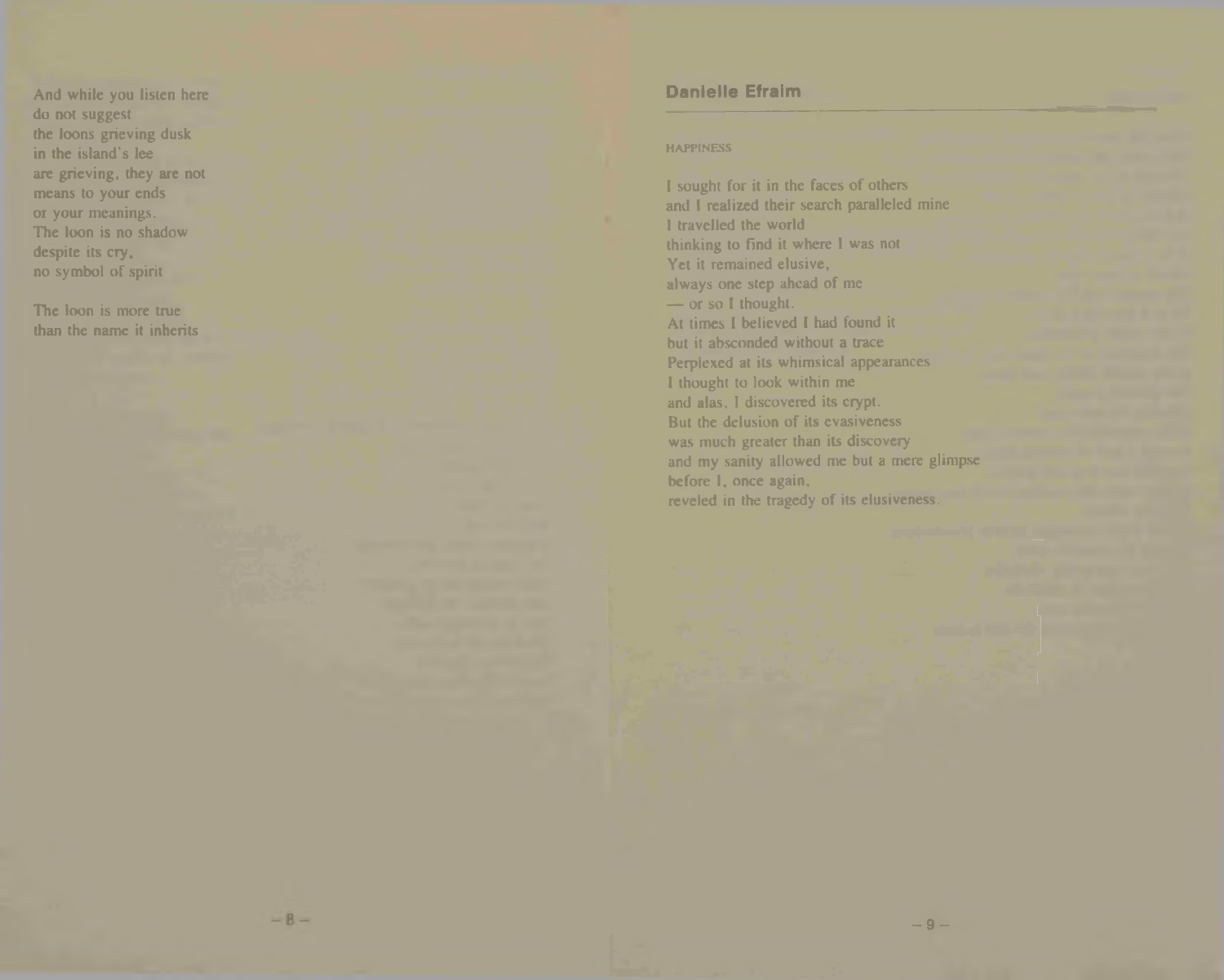#### THE RUNNER

Nine full moons of constant preparation Seemingly inadequate for what awaits ahead The day of the race is a memorable one beginning with a bloody thrust and a painful cry of reluctant release No-one knows how long the race will last It is a test of ultimate endurance which no-man wins The course is difficult and hazardous for it is held in a jungle of inevitable destruction The branches of the trees sting the body as the runner dashes past them The ground is rocky piercing the naive feet of the superficially clothed runner leaving a trail of crimson liquid The cuts are deep and painful as they carve the evidence of all that passes At every comer, behind every seemingly natural phenomenon, beneath the unstable earth there are inescapable obstacles with the power to eliminate a runner from the race At last the glimmer of the end is seen

the runner has reached the limit of his endurance A quick reflection of the painfully tedious marathon brings tears to the eyes now drowned in loneliness The end is so near, it is frightening for no-one knows what exists beyond the race As each runner reaches the finishing line thinking they have won They realize the futility of the race And as one-by-one crosses the inevitable line their foolish hopes and dreams are shattered for they discover oblivion.

 $-11-$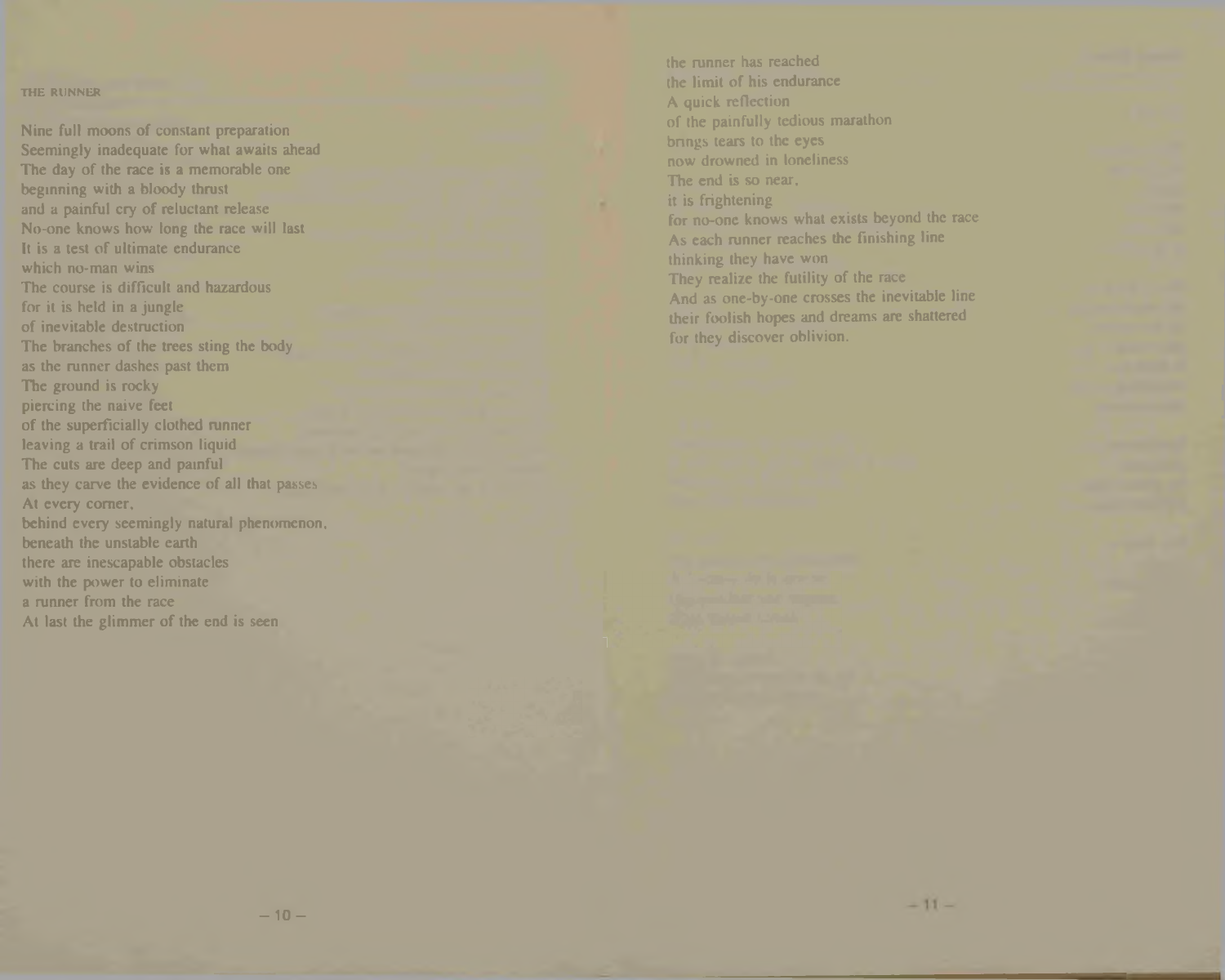## **Mary Welsh**

#### HIS CALL

She's waiting for his call again, this time he's only 2 days late.

The ticking of the clock weighs on her nerves. She winds it up, it gives her something to do, some control.

Each sound, each time the phone rings, her heart stops.

She fears to go out, lest she miss his call, yet she does because she fears to be seen waiting for his call.

## **Suzanne Desloges**

### MA TRISTESSE

Ce soir, Ma tristesse est comparable **A** l'ensemble des feuilles tombees Je suis arbre Depouille de ses capacités

Ce soir, Ma tristesse est comparable A un piano Mis au rancart Pour son antiquité

Ce soir, Ma tristesse est comparable A une plante. qu'on arrache a la vie Devenue une fleur sechee On oublie son identite

## Ce soir,

Ma tristesse est comparable A l'oiseau de la liberte Qui pendant une bagarre S'est trouve blesse

ll est la, inactif Cherchant le souffle de vie Le miracle a la survie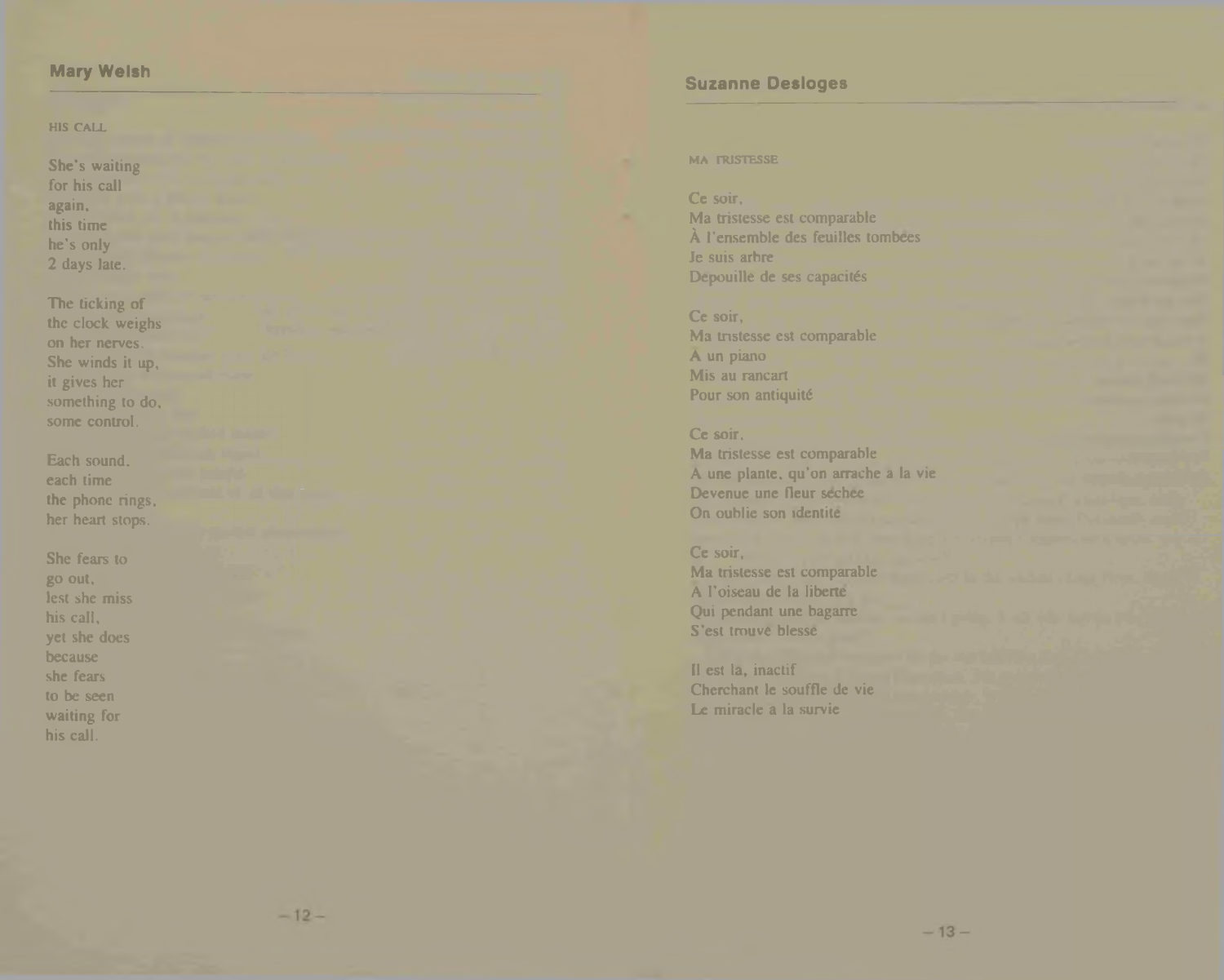#### CE CIMETIERE D'ANTAN

Ce cimetiere d'antan Ou toute jeune Je venais avec mon pere Nourrir mon ame De mysticisme Que degageait la terre en fécondation Je me rappele, Fixant la plaie ouverte. de cclle-ci Que les adultes lui deposaient son enfant Fruit d'un monde trompe durement Avec chagrin et gemissement Et, Qu'au Fil des ans La terre cicatrisait Sa plaie, Couvant son enfant **Secretement** A un repos éternal.

## **Steven Harris**

#### A GAME OF GOLF

So little Caramosque swings at the golf ball with a seven iron, convinced he's going to hit it to kingdom come, and ends up whiffing completely He stumbles backwards, set off balance by his swing. Grumbling he takes another shot. He's so sure that he's going to land it twenty yards away that he ends up performing what we in the underworld would call "the perfect swing". And what do you know? Little Caramosque smacks that little sucker so close to the pin that we're sure if we jump hard enough, in it'll go.

Afterwards he told his mother: I almost got a hole-in-one, almost. And who are we to argue, we say: Yes, came inches from being a hole-in-one.

Then little Caramosque goes off and tells his friends: I almost got a hole-in-one today. And they all come over to make sure it's so. We say, well what could we say but: Yes, almost.

Next weekend, I tell little Caramosque, I will lake you golfing again. To him, it's a big trip. It takes a good forty minutes by car, and the only set of golf clubs he can get his hands on is one that someone found at the dump one day. Those are the clubs he uses and I said to him: Little Caramosque, until you get better, you'd better keep that set you got right there Eventually next weekend rolls around and I march right in to little Caramosque's house and say: I'm ready to go golfing, are you?

There he is, I see him, set down right in the middle of the floor. Little Caramosque. I say, let's go.

He looks up at me and says he ain't going. I ask why but he won't say nothing but "I ain't going".

Well what can I do? My plans for the day included little Caramosque but he won't come along; I'd have to go alone. But on the way I decide to see if Crazy Sid is in, maybe me and him could go. It worked out that he was, and even though he was the one who came with me last weekend, along with little Caramosque, he don't mind going again.

That day the clouds hung so low it looked like if you took a hard nine iron shot you could put it right through one of them. Seemed kind of like golfing indoors. Well Crazy Sid put a couple in the hushes and we spent about an hour collecting balls back there that people had just forgotten about. We must have got about twenty of them. Crazy Sid and 1 split them up — ten each — and went back to the club house.

 $-15-$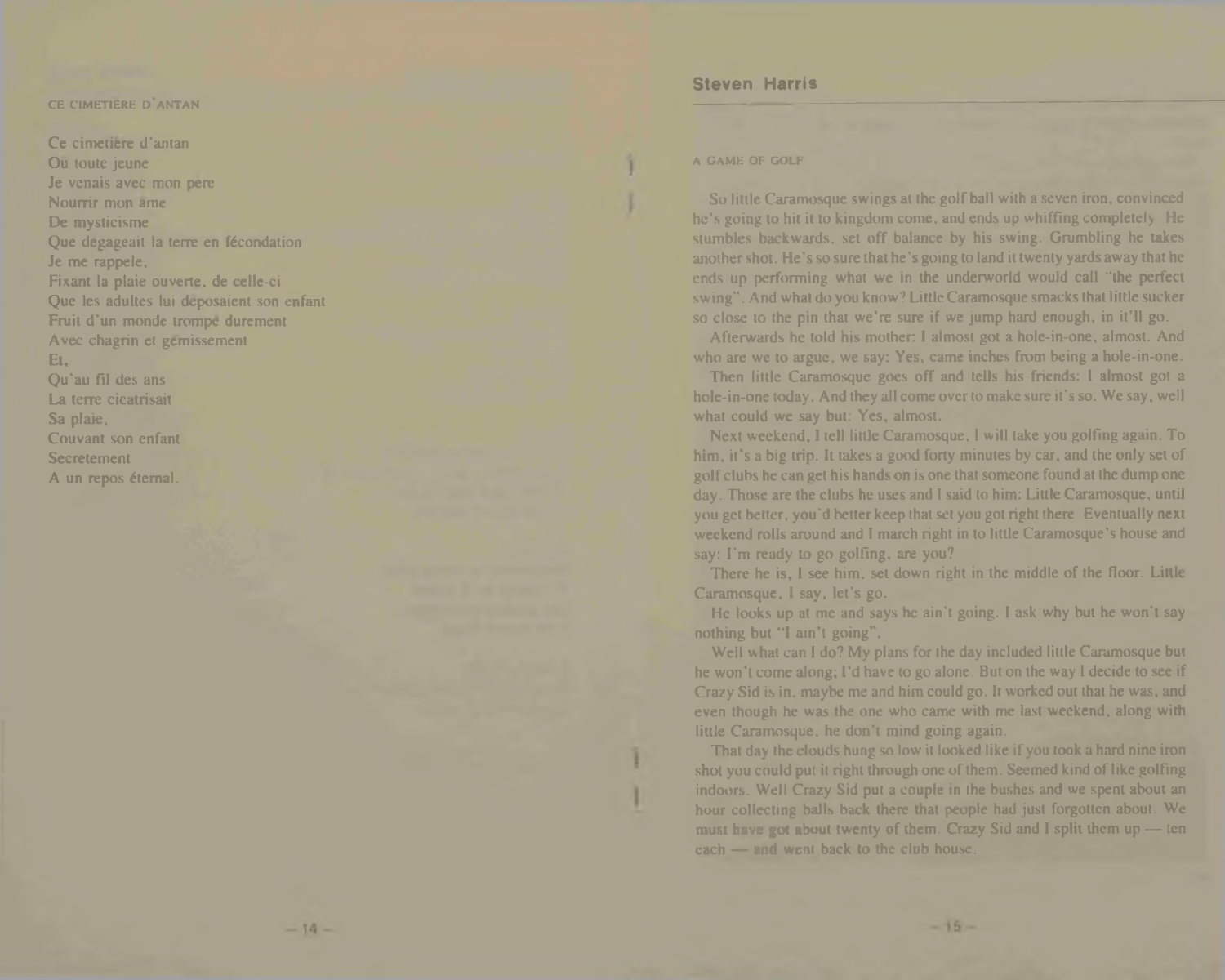When we went in to the pro shop, on the desk was a sign: We buy used golf balls. I showed it to Crazy Sid and he said maybe we should ask for how much.

The guy gave us \$5.00 each, fifty cents a ball. What did we need with twenty balls, Sid says, we can always get more next time we come. So Crazy Sid and me leave the place \$10.00 richer. On the way home we saw a garage sale where this old lady had cleared out this bam behind her house, her attic, and her basement. I looked around and saw an old set of golf clubs, eight pieces, all for five bucks. I thought little Caramosque might like them and my five bucks, well, I got it from golf, might as well keep it in golf. I bought the clubs and threw them in back of the truck. After I dropped off Crazy Sid I headed over to little Caramosque's house.

He wasn't home but his mother said she'd give them to him. She invited me in for a cup of coffee and asked me all kinds of questions about the big brother program and how it was I got Caramosque We talked a while and then I left.

Little Caramosque called me a little while ago and said he liked the clubs very much. He said he polished them about 100 times and washed the bag 100 more I said maybe next weekend we could go golfing and little Caramosque said his mother said that now it was O K.

I put on my old deerhide jacket and went down to the 7-11 on the comer for some milk for my dinner My hair was still in a pony tail from golfing and some kids went hooping and hollering around em I thought I could have smacked them, but they didn't know any better.

Anyway I figure I'll pick up little Caramosque about 9:30 and we'll head over to the course. Maybe the clouds will be low again and me and him can shoot one right up to heaven.

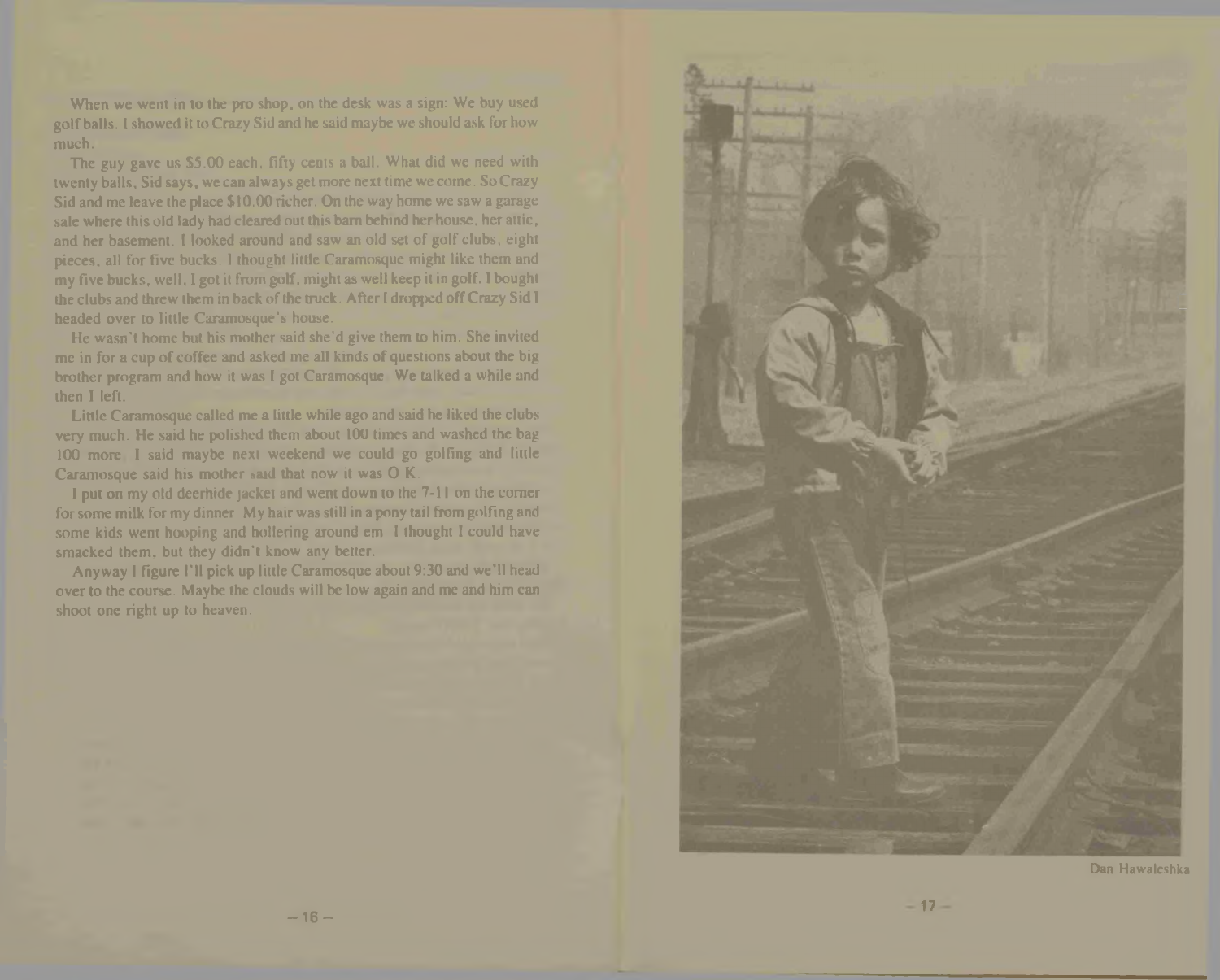## **Penny Nutbrown**

ONE

One is less than two but more than none and I am one.

POEM FOR DANIEL.

On the porch, in the rain we read Winnie the Pooh and I imagined you as Christopher Robin alone in the garden so far from the house way back at Pooh Comer so far from the house and with night coming on

## **David Jackson**

#### **CYCLOSTYLED**

Dat, dicat, dedicat; And then absconding with mite and chalice. She closes the book on the Bishop. A new leaf, a new ledger. New sermons, new judgements. New messages and meanings. But it chastens her to reflect upon just How repetitious decisions and experiences are: Cycle after cycle. Cycle within cycle, Cycles inextricably convoluted. Alas, the prologue of the new ledger Reads strangely like the epilogue of the last: Absque ulla nota.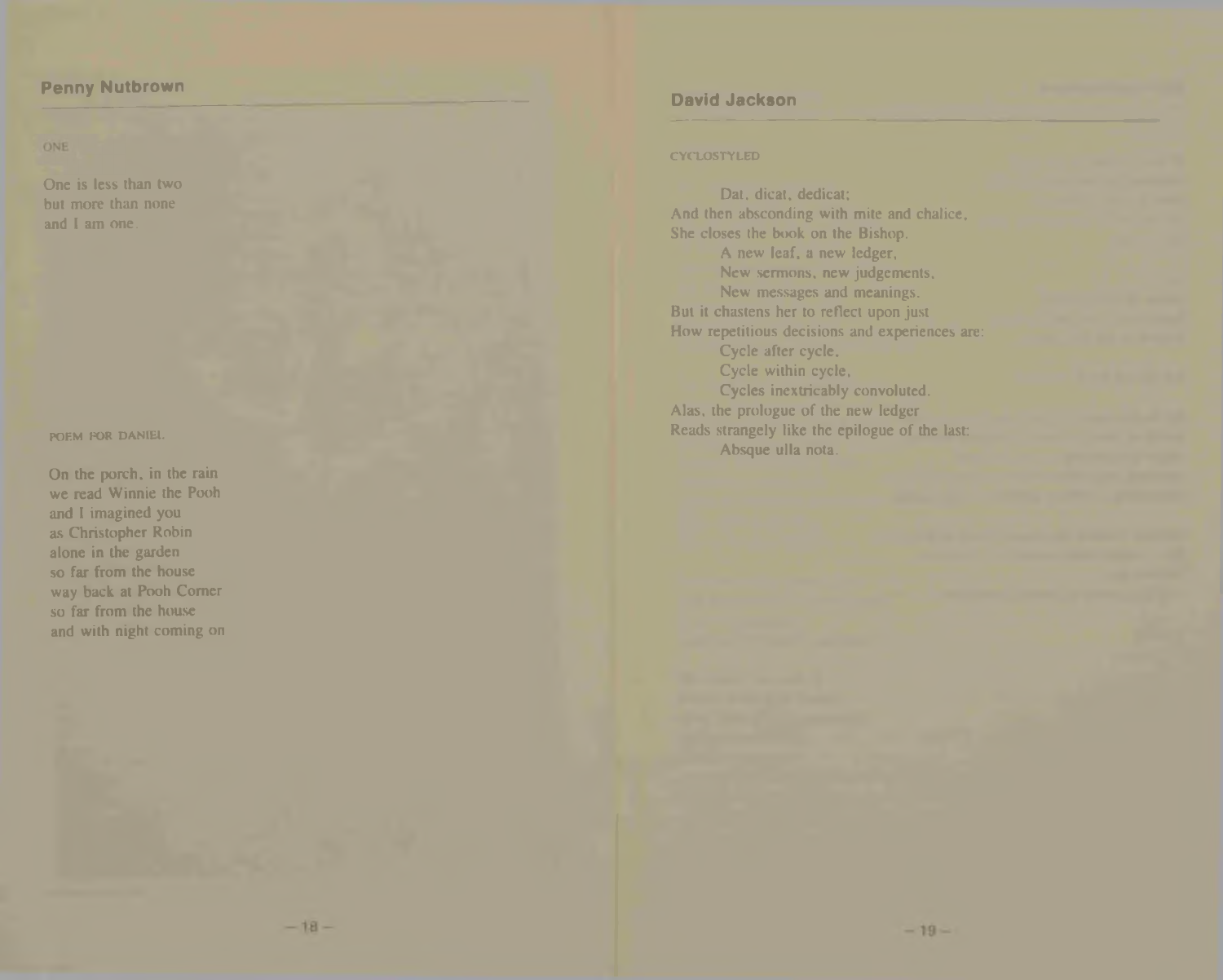## **Esiri Dafiewhare**

if you cannot be the snail crawling in cries through life then be the mushroom poisonous in the east but meat in the west

## **OF**

rather be the unicorn legendary in his phallic horn elusive in his sweetness

but do not be all at once

for in the murky vegetation of mushrooms inside of which stands an elegant unicorn might be creeping a crippled snail speeding away from the axe of the millipede ambushing a million goblins of self-doubts

because beneath the radiant wash of the moon lies a virgin raped severely in a swoon beneath me t lie in a coma of plural possibilities

waiting

## **Rebecca Harries**

#### THE BARTER

My child was laughing when the beasts of autumn, strange striding-foot creatures of looking eyes of glass and pale bodies that offend my pious red heart came and knocked on our little blonde door. Their arms replete with wares undreamt by me.

An eight-eyed cup winked opal at me from its silly gilt. The slender pines twitched with the foreign scent of crimson incense, sweet as my child stretching out his little green-clothed arms in want of gifts, rare as heaven, dear as broken bread.

The embracing vines of our yellow-blossomed home, spoke to me in warning tones of dire means and ends.

The beasts are soft. I cannot meet their butter eyes, their pudgy noses and stodgy toes harrow me but they show me tiny metal men that dance or die no wider than my child's eye and golden toads that streak the sky whenever they see a humble fly.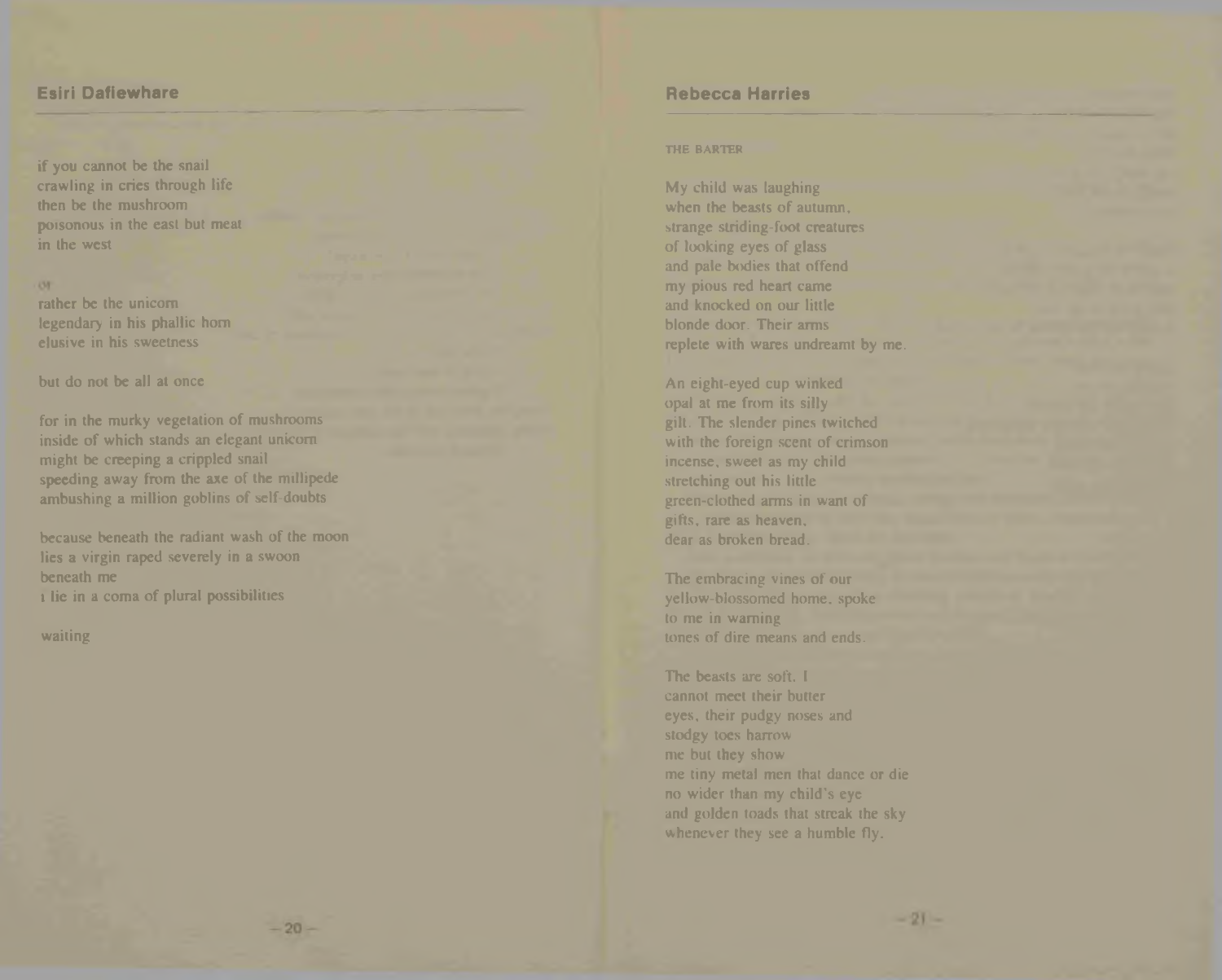And they show me quetzals in a globe of glass and fires that burn and scorch the grass and I cannot catch breath and ask Why they take my ruddy child between their pudgy hands and stare with solemn eyes,

Then the beasts brought forth a crown of spider diamond web with magic on the edge and glory on the rise. It held my life within its shining cage.

I have no coin I could not pay. The beasts are traders. The beasts with tear-filled eyes and for the crown they took my child, my laughing child.

## **Steven Heighton**

#### THE CONDEMNED

Four guards woke him in the dim silence before dawn. And stood by his cot, waiting.

"Please hurry," one of them said. "We are late."

The man nodded, blinking sleep from his eyes, forcing himself to sit up.

"Five minutes," said another guard, and the four turned and left the room, briskly, their boots clapping sharp on the hard floor. They would be waiting outside.

Alone, the man changed quickly into the set of clothes draped over a chair by the bed They were simple, khaki-coloured, trousers and a shirt, a thin black belt. From under the chair he took a pair of boots, black and kneehigh, then sat on the cot to pull them on.

The boots were tight, and he struggled with them, shuddering with the effort and the cold of the room. Then rose and moved with clipped stride to a cubicle in the corner, urinated, emerged, and walked along the cement wall to a small oval sink. There was a mirror above, tiny but polished, and he shaved before it, then wet and combed his hair.

When he had finished he paused, staring with absorption into his heavy eyes, following the deep folds that sagged beneath them. Recognizing the bone shadowed darkly under his pale skin.

After a moment, he bent and rinsed his face and hands in the sink.

When he had towelled himself dry he checked his watch: it was twentyfive past six. The guards were shuffling outside in the hall, muttering restlessly, impatient. After a last brief look in the mirror, he walked across the room, opened the door, and stepped outside.

The guards stood back as he emerged, handling their automatic weapons uncomfortably, pointing them away from him, down at the floor. Except one of them, a tall, red-faced man with thick glasses, who carried only a pistol.

"Please, this way," the tall one said. And started up a narrow corridor, long, low-ceilinged, damp and grey.

The man followed, his three heavily-armed guards marching beside him with a quick and even stride. He fell in time with them, the sound of their steps together in the low hall dull and hollow as a muffled drum.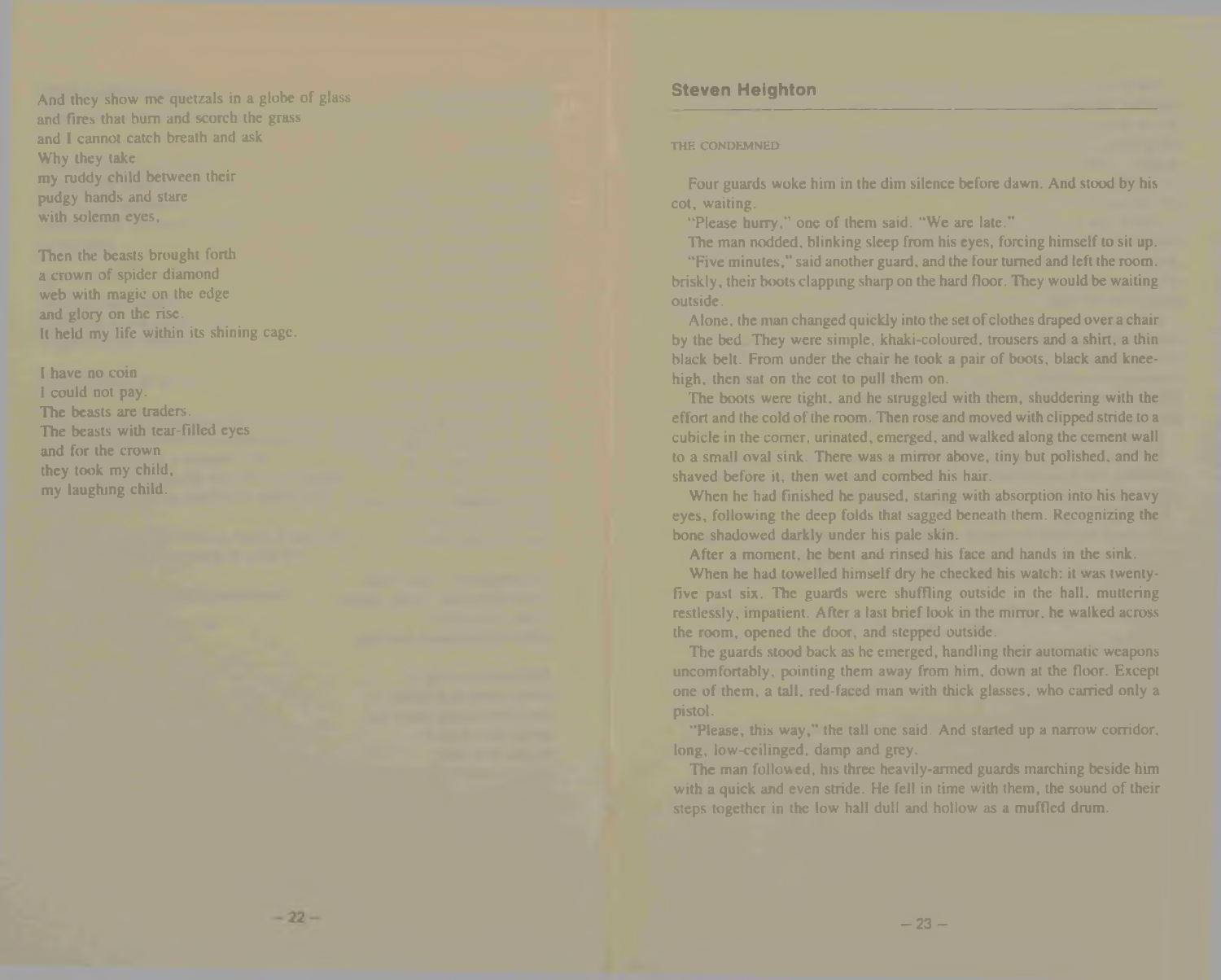The five turned a sharp comer and continued along another windowless corridor. The walls leaning close around them seemed to swallow sound, yet the air became wanner, fresher; a door appeared at the far end. Ahead, the tall guard glanced down at his watch, muttered something and accelerated slightly — but it was hardly necessary, they were almost to the door. Then they were stopping before it and the tall guard leaned against its iron bulk and forced it slowly outward.

A widening bar of brilliant light shot into the dim hall, and with it came a deep resonant hum, a layered murmuring as of thousands whispering together. Air poured into the corridor, warm and fragrant, carrying the smells of early morning. As a clock somewhere nearby struck the half-hour, the guards led the man out onto a wide stone platform.

In the open the light was blinding; the sun had just risen over the city, swollen and distorted with refraction — a crimson oval flooding the platform and the great square below it with harsh, uniform light. It revealed an enormous crowd filling the square, swaying and cheering with abandon. The sound was a solid roar that grew deafening as the man moved towards the edge of the platform, guards still around him.

Then they fell back and he stood alone.

For a moment the roar continued, then it changed and took on a rhythm; something was being shouted again and again, it was his name, they were chanting it. And gesturing, waving frantically. Pointing at him

Saluting him.

He raised his hands for silence and stepped to the microphone. From the square below a hundred thousand upturned faces watched, obedient.

They are mine, he whispered, so that no one — not even his guards could hear.

They will do as I ask -

## **Kevin Halligan**

WHEN THE MANIFESTATIONS GOT HEATED

*Take action you young you able arise. People must be made to realize.*

Charged thus, we entered 'A Surging Tide', Sheltered a few from the worst of each side,

Secreted nine on the walled pebble roof, Branded all our crowd who held aloof,

Forged passes, twice chartered a boat, Missioned hard for the old man fasting.

Later it was ourselves we kept afloat.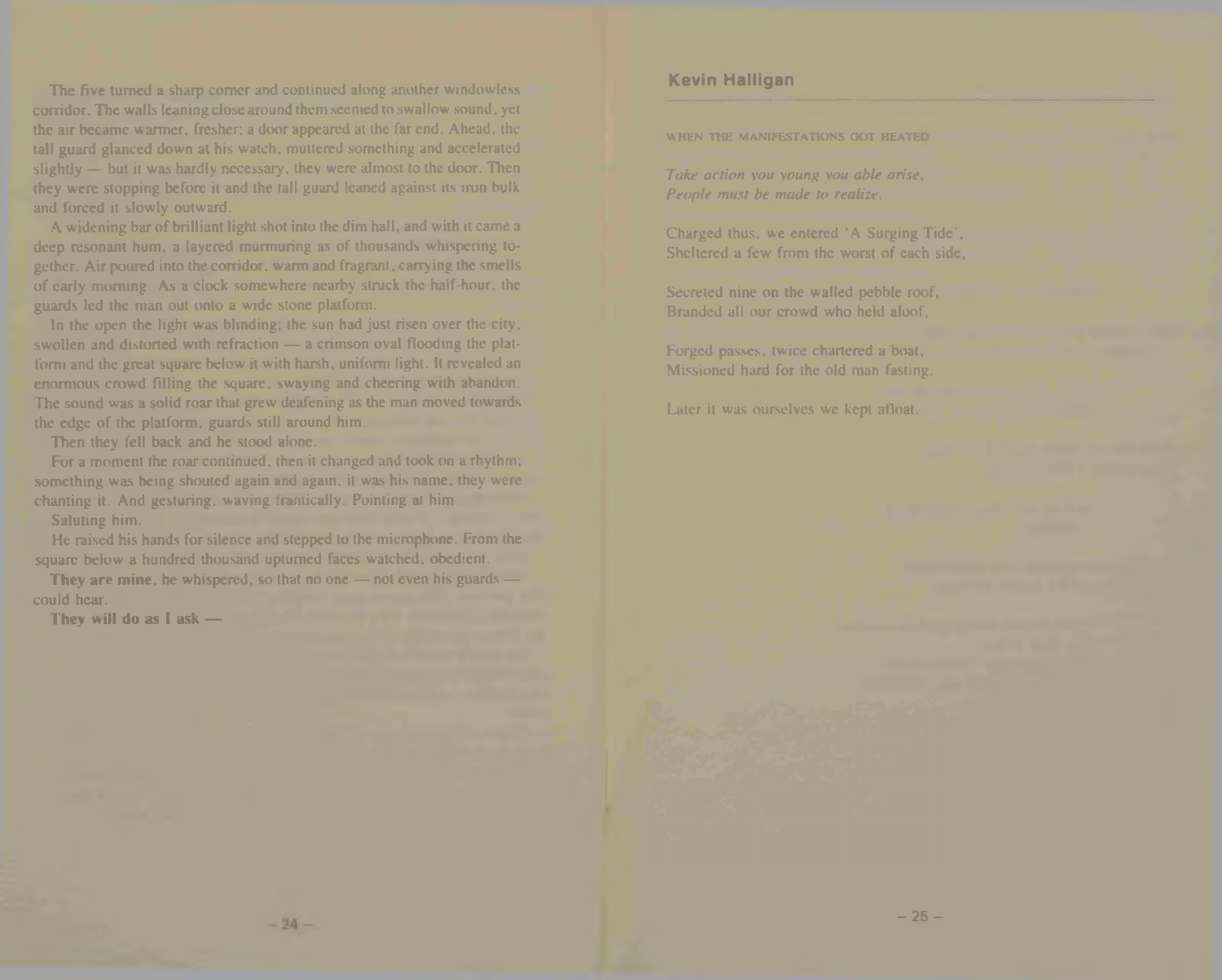WITH A GUITAR, VIA JOAN\*

Now you're telling me you're not nostalgic Give me another word for it

You suffered sweeter for me than anyone I've ever known you know

knowing me, naturally

How I dread when the evening comes I cannot be what you want me to be

> Look, get my smoking cap and shut up. will you. the jacket too

Your eyes are bluer than robins' eggs my poetry's lousy you say

> so I say yes i say, may I go on reading

You original vagabond you whitewashed phenomenon if I should die today

> I'd be mighty bloody glad no question. Cor, look at this. '57 Volkswagen. Oval window, orig. paint. \$3,000 neg. 742-7263

Now you're telling me you're not nostalgic Give me another word for it

•Female voice lifted from the song 'Diamonds and Rust', by Joan Baez

#### OFF THE INTERSTATE

From the Texaco we short-cut to Venango along Federal 62 — on the FM a homily in local Polish, our child fee-fie-fumming spiritedly in back — and where the shoulder widened, decelerated for a man, forearm raised. some stranded urbanite.

A sooty Peterbilt trumpeted annoyance; canvas flapped, the man ignored us. A silhouette in transitu snubbed our hood to correct the well-intentioned roadside scene: huntsman's tweed, the leather-gloved perch, a small diurnal bird of prey.